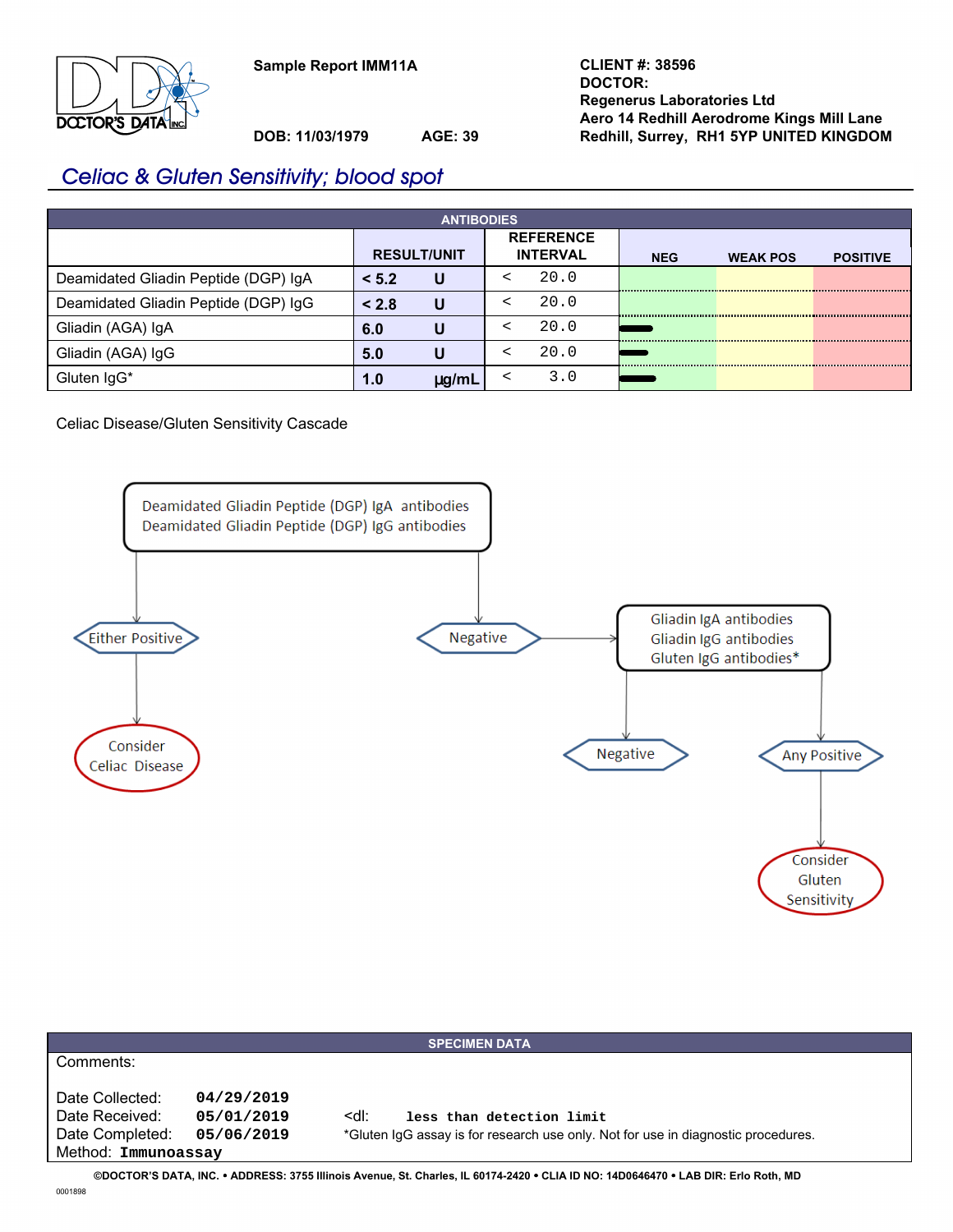Client: **38596**

## **Introduction**

Celiac disease (CD) is one of the most common causes of chronic malabsorption and may contribute to a wide variety of chronic conditions including autoimmune disorders and nutritional deficiencies. Celiac disease remains underdiagnosed, as the condition is often asymptomatic for years.

Antibody tests that help diagnose CD and Non-Celiac Gluten sensitivity (NCGS) measure the patient's immune response to gluten exposure; the tests will only be diagnostically accurate if the patient is on a gluten-inclusive diet.

Evaluation of antibodies (tissue transglutaminase and deamidated gliadin peptide) in CD is based on detection of IgA class immunoglobulins. However the incidence of selective IgA deficiency is higher in CD, therefore this test also evaluates the corresponding IgG antibodies.

Patients diagnosed with CD must remain on a gluten-free diet for life and avoid wheat, rye, barley, and other foods that contain gluten and gluten related proteins. A complete list of foods containing wheat may be found at www.doctorsdata.com under "Hidden Sources of Ingredients".

The Doctor's Data Comprehensive Stool Analysis would include all of these tests plus additional biomarkers of digestive health and gastrointestinal function.

## References:

American Association for Clinical Chemistry (2011) Celiac Disease Tests http://labtestsonline.org/ accessed 15 May 2014.

Rubio-Tapia, Alberto; Hill, Ivor D; Kelly, Ciarán P; Calderwood, Audrey H; Murray, Joseph A (2013) ACG clinical guidelines: diagnosis and management of celiac disease. The American journal of Gastroenterology vol. 108 (5) p. 656-76; quiz 677.

Sapone, Anna; Lammers, Karen; Casolaro, Vincenzo; Cammarota, Marcella; Giuliano, Maria et al. (2011) Divergence of gut permeability and mucosal immune gene expression in two gluten-associated conditions: celiac disease and gluten sensitivity. BMC Medicine vol. 9 (1) p. 23.

Mothes, Thomas. (2007) Deamidated gliadin peptides as targets for Celiac disease-specific antibodies. Advances in Clinical Chemistry vol.44 p. 44.

## Deamidated Gliadin Peptide (DGP) Antibody Negative

The anti-deamidated gliadin peptide (DGP) IgA or IgG results are within normal limits. Celiac disease is associated with a variety of autoantibodies, including tissue transglutaminases (tTG), and deamidated gliadin antibodies; these are considered the most sensitive and specific serologic tests for CD. Antibody responses to deamidated gliadin peptide show high specificity and parallel tTG responses in CD.

A negative DGP IgA antibody result does not exclude an indication of CD in patients who have selective IgA deficiency, or have been following a gluten-free diet because antibody levels decrease over time. Responses to a gluten-free diet (GFD) vary however, research indicates that weakly positive individuals may become serology-negative within weeks of strict adherence to GFD. Within 6-12 months of adhering to a GFD, 80% of patients will test negative by serology. After five years, more than 90% of patients adhering to the GFD will have negative serologies.

1999**-**2019 Doctor's Data, Inc.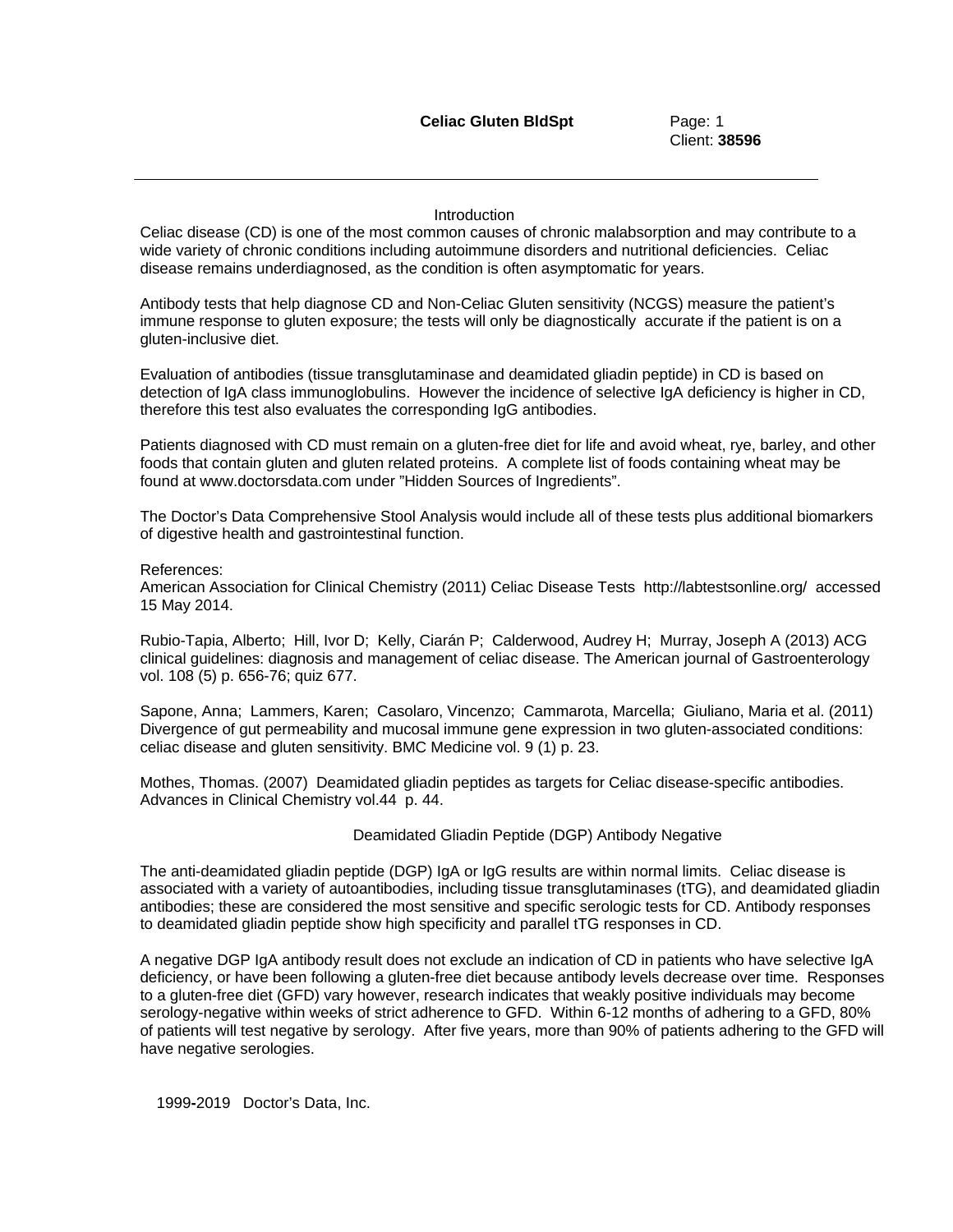This test result alone is not diagnostic for absence of Celiac disease. The results should be considered in conjunction with the patient's symptoms, immune status, diet, genetic predisposition and medical history.

## References:

American Association for Clinical Chemistry (2011) Celiac Disease Tests http://labtestsonline.org/ accessed 15 May 2014.

Ankelo, M; Kleimola, V; Simell, S; Simell, O; Knip, M et al. (2007) Comparative Usefulness of Deamidated Gliadin Antibodies in the Diagnosis of Celiac Disease Antibody responses to deamidated gliadin peptide show high specificity and parallel antibodies to tissue transglutaminase in developing celiac disease. Clinical and experimental immunology vol. 150 (2) p. 285-93.

Parizade, Miriam; Bujanover, Yoram; Weiss, Batya; Nachmias, Vered; Shainberg, Bracha (2009) Performance of serology assays for diagnosing celiac disease in a clinical setting. Clinical and vaccine immunology : CVI vol. 16 (11) p. 1576-82.

Rubio-Tapia, Alberto; Hill, Ivor D; Kelly, Ciarán P; Calderwood, Audrey H; Murray, Joseph A (2013) ACG clinical guidelines: diagnosis and management of celiac disease. The American journal of gastroenterology vol. 108 (5) p. 656-76; quiz 677.

Vermeersch, Pieter; Geboes, Karel; Mariën, Godelieve; Hoffman, Ilse; Hiele, Martin et al. (2010) Diagnostic performance of IgG anti-deamidated gliadin peptide antibody assays is comparable to IgA antitTG in celiac disease. Clinica chimica acta; international journal of clinical chemistry vol. 411 (13-14) p. 931- 5.

Wang, Ning; Truedsson, Lennart; Elvin, Kerstin; Andersson, Bengt A; Rönnelid, Johan et al. (2014) Serological assessment for celiac disease in IgA deficient adults. PloS one vol. 9 (4) p. e93180.

## Gliadin Antibody Negative

The serum level of anti-gliadin antibody (AGA) IgA, IgG or both is within normal limits.

Gluten sensitivity is defined as a gluten reaction that is independent of the IgE reactions of wheat allergy and autoantibody reactions of Celiac disease. In at least 50% of cases, elevated IgA and IgG AGA may be the only serological biomarker in cases of dermatitis herpetiformis or gluten ataxia. Studies have shown that patients with autism, Multiple Sclerosis or schizophrenia are more likely to have elevated IgA AGA levels and that these patients are more likely to have adverse responses to dietary gluten. Whole purified gliadin that contains the alpha, omega, beta and gamma isoforms is used in the assay.

The absence of an antibody response does not eliminate the intrinsic toxicity of gluten, which has been associated in non-Celiac individuals with extra-intestinal damage to tissues, organs and systems in the body. A negative AGA IgA antibody result does not exclude a possibility of gluten sensitivity in patients who have selective IgA deficiency, or have been following a gluten-free diet because antibody levels decrease over time.

References:

1999**-**2019 Doctor's Data, Inc.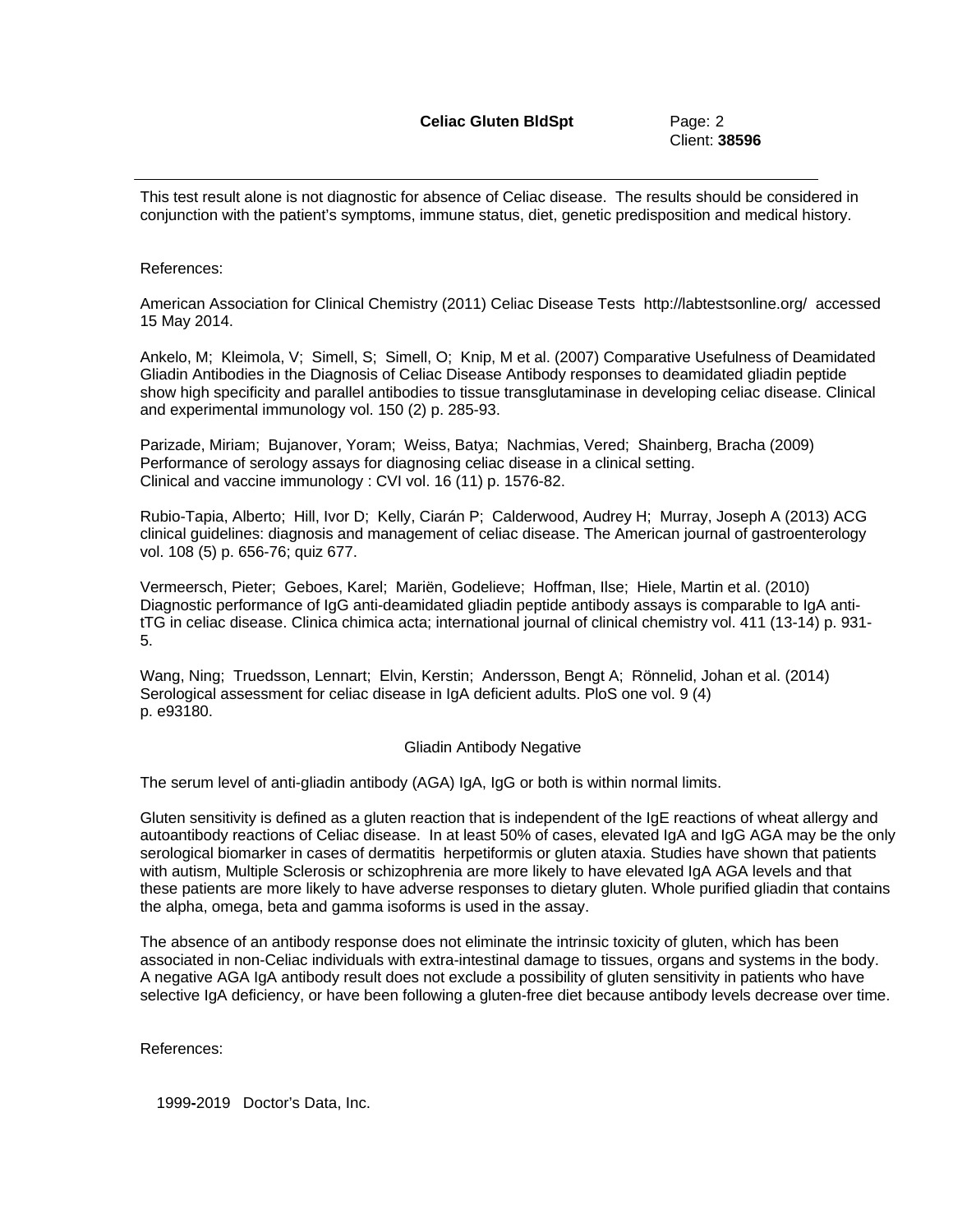American Association for Clinical Chemistry (2011) Celiac Disease Tests http://labtestsonline.org/ accessed 15 May 2014.

Nelsen, Davis A. Jr., M.D., M.S., (2002) Gluten-Sensitive Enteropathy (Celiac Disease): More Common Than You Think. Am Fam Physician. 2002 Dec 15;66(12):2259-2266.

Pietzak, Michelle (2012) Celiac Disease, Wheat Allergy, and Gluten Sensitivity: When Gluten Free Is Not a Fad. JPEN J Parenter Enteral Nutr vol. 36 (1 suppl) p. 68S-75S.

Sapone, Anna; Lammers, Karen; Casolaro, Vincenzo; Cammarota, Marcella; Giuliano, Maria et al. (2011) Divergence of gut permeability and mucosal immune gene expression in two gluten-associated conditions: celiac disease and gluten sensitivity. BMC Medicine vol. 9 (1) p. 23.

Rubio-Tapia, Alberto; Hill, Ivor D; Kelly, Ciarán P; Calderwood, Audrey H; Murray, Joseph A (2013) ACG clinical guidelines: diagnosis and management of celiac disease. The American journal of gastroenterology vol. 108 (5) p. 656-76; quiz 677.

Immunoglobulin G (IgG) Gluten Negative

The level of IgG to gluten is within normal limits for this sample, and may indicate normal intestinal permeability and digestion. Intolerance occurs if the body cannot proper digest or assimilate gluten. A negative result to foods usually indicates tolerance and a healthy gastrointestinal tract, free of any permeability issues. A negative result in a systomatic patient may occur for one of the following reasons:

- Gluten has not been consumed in the last 4-6 weeks (test results are only accurate when the patient is on a gluten inclusive diet)
- The production of IgG has been suppressed by medication (steroids in the last 6 weeks, or other immunosuppressant druges)
- The symptom response is not IgG related; a negative IgG test does not rule out environment or pollen-related IgE food cross-reactions, digestive insufficiencies or other adverse food reactions.
- The patient may have an IgG subclass or other immune defficiency.

## References:

Alpay, Kadriye; Ertas, Mustafa; Orhan, Elif Kocasoy; Ustay, Didem Kanca; Lieners, Camielle et al. (2010) Diet restriction in migraine, based on IgG against foods: A clinical double-blind, randomised, cross-over trial. Cephalagia vol. 30 (7) p. 829-837.

Bentz, S.; Hausmann, M.; Piberger, H.; Kellermeier, S.; Paul, S. et al. (2010) Clinical Relevance of IgG Antibodies against Food Antigens in Crohn's Disease: A Double-Blind Cross-Over Diet Intervention Study. Digestion vol. 81 (4) p. 252-264

Nelsen, David A. Jr., M.D., M.S., (2002) Gluten-Sensitive Enteropathy (Celiac Disease): More Common Than You Think. Am Fam Physician. 2002 Dec 15; 66 (12): 2259-2266.

Pietzak, Michelle (2012) Celiac Disease, Wheat Allergy, and Gluten Sensitivity: When Gluten Free Is Not a Fad. JPEN J Parenter Enteral Nutr vol. 36 (1 suppl) p. 68S-75

1999**-**2019 Doctor's Data, Inc.